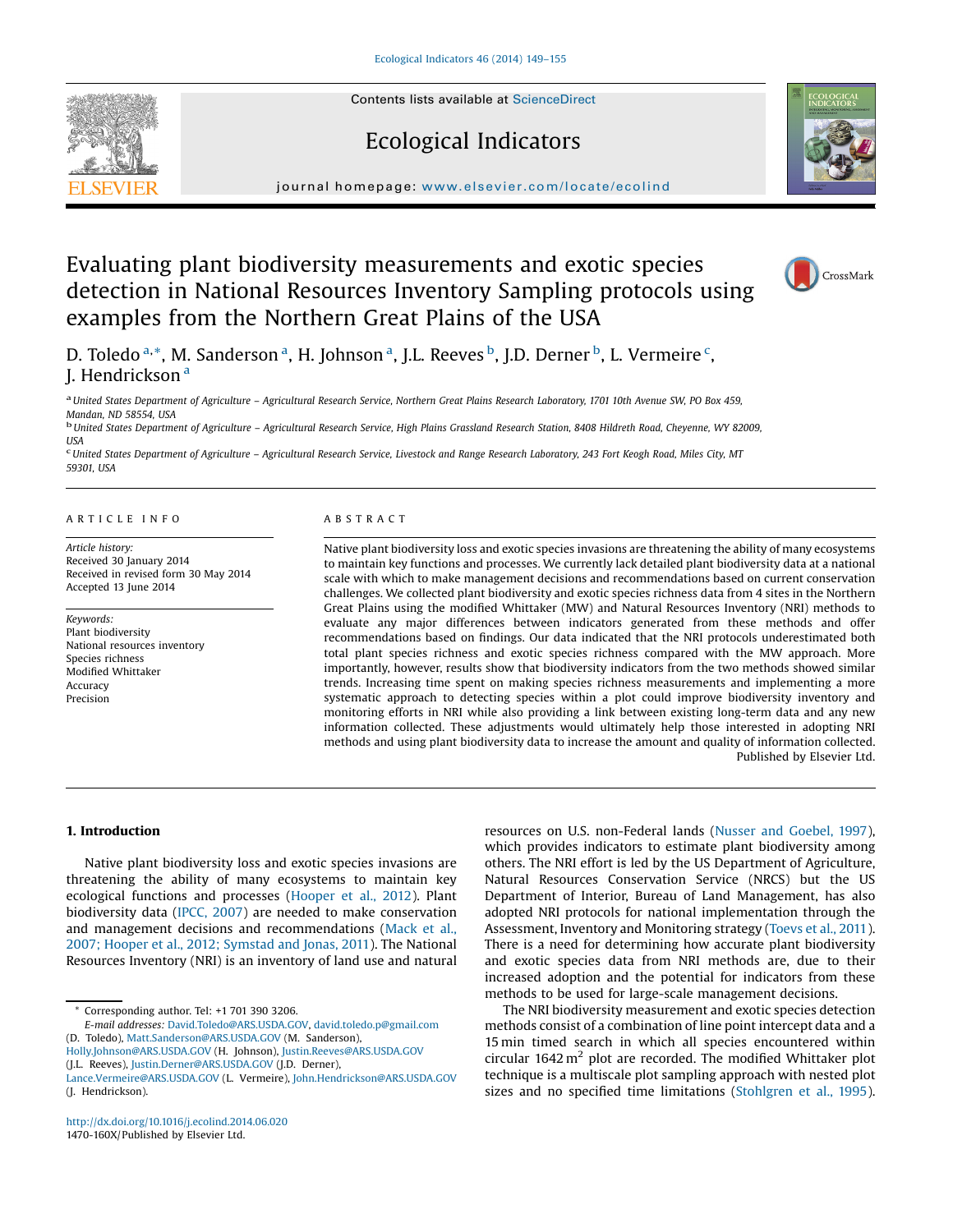

Fig. 1. Map of the Northern Great Plains region marking study locations.

Although the NRI biodiversity protocols have not been specifically compared with other methodology, [Stohlgren](#page-6-0) et al. (1998) suggested that less intensive, single scale plant biodiversity measurements may miss a relatively large number of species, many of them exotic invasive species in their initial stages of colonization, and many (if not most) rare species. Methods such as the modified Whittaker plot can be time consuming and require a very location-specific set of plant ID skills. However, the quality of the species richness indicators gathered from this method and its ability to detect invasive or exotic species before they become a problem make it a cost-effective method ([Stohlgren,](#page-6-0) 2007; pp.132– 135). Our objective is to compare NRI methods used for biodiversity data collection with biodiversity data from the modified Whittaker method. We will compare these two methods to determine if NRI is accurately measuring indicators related to plant species richness and presence of exotic species across the Northern Great Plains and to determine the degree of precision around NRI species richness estimates.

### 2. Methods

## 2.1. Study areas

This study included 4 different locations in the Northern Great Plains region of the USA: The Standing Rock Sioux Reservation (SRSR,  $n = 12$ ), the USDA–ARS Northern Great Plains Research Lab (NGPRL,  $n = 15$ ), the USDA–ARS Central Plains Experimental Range (CPER,  $n = 8$ ), and the USDA–ARS Livestock and Range Research Laboratory (LRRL,  $n = 8$ ) (Fig. 1). Study locations represented four different prairies with a variety of vegetation compositions and structures (Table 1). A variety of sites were subjectively chosen within each location to encompass as much within-site variation as possible. At each site within each location a modified Whittaker plot was measured and then an NRI plot was superimposed as described below [\(Fig.](#page-2-0) 2). To avoid having parts of a plot or transect being on different ecological sites and potentially confounding our results, care was taken during plot layout to ensure all

#### Table 1

Study location, historically dominant vegetation, number of plots per location, primary ecological site, average precipitation and geographic position of locations sampled for NRI and modified Whittaker method comparison.

| Study location                                         | Historically dominant vegetation                              |    | Plots Primary ecological Average<br>site | precipitation (mm) | Latitude  | Longitude   | Elev.(m) |
|--------------------------------------------------------|---------------------------------------------------------------|----|------------------------------------------|--------------------|-----------|-------------|----------|
| <b>Standing Rock Sioux Reservation</b>                 | Pascopyrum smithii, Bouteloua gracilis,<br>Nassella viridula  | 12 | Thin Claypan and<br>loamy                | 411                | 45.445530 | $-100.3978$ | 549      |
| USDA - ARS Northern Great Plains<br>Research Lab       | Pascopyrum smithii, Nassella viridula                         | 15 | loamv                                    | 411                | 46.77887  | $-100.9064$ | 591      |
| USDA - ARS Central Plains<br><b>Experimental Range</b> | Pascopyrum smithii, Heterostipa comata,<br>Koeleria macrantha | 8  | loamy                                    | 340                | 40.822588 | $-104.7115$ | 1626     |
| USDA - ARS Livestock and Range<br>Research Lab         | Nassella viridula, Pascopyrum smithii                         |    | silty                                    | 353                | 46.405394 | $-105.9544$ | 820      |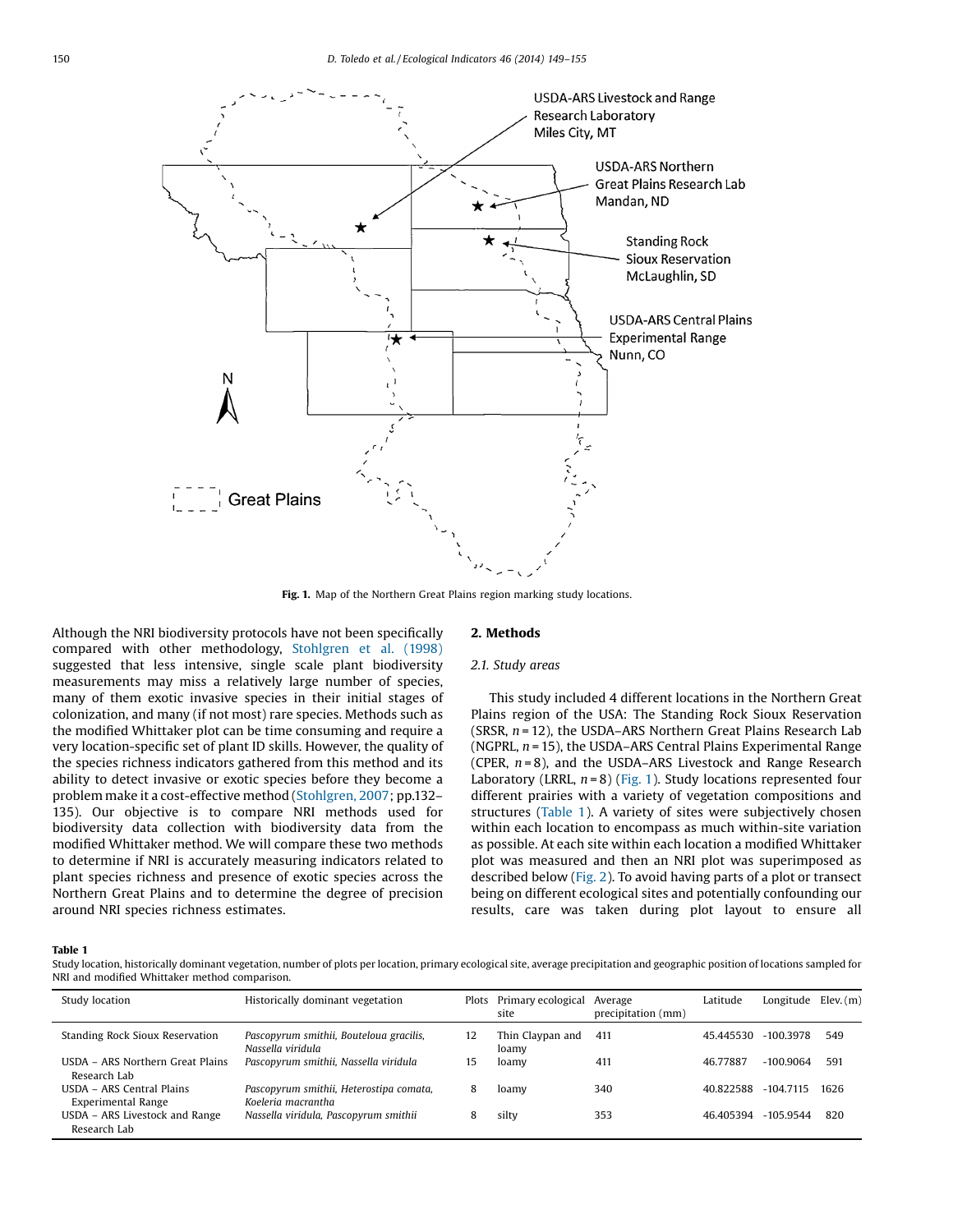<span id="page-2-0"></span>

Fig. 2. Layout of NRI plot (dashed lines) and modified Whittaker plot (solid lines). Modified Whittaker plot layout based on [Stohlgren](#page-6-0) et al. (1995); and plot layout of NRI based on NRI protocols.

measurements fell within the same landscape position. A soil pit was also dug and characterized near the center of the NRI plot and verification soil cores were systematically taken at 17 different locations within the MW plot.

#### 2.2. Modified Whittaker (MW)

The modified Whittaker plot technique is a multiscale plot sampling approach with plot sizes of 1,10,100  $\mathrm{m}^2$ , and 1000  $\mathrm{m}^2$ (Stohlgren et al., 1995; Stohlgren, 2007; Tracy and [Sanderson,](#page-6-0) 2004; Goslee and [Sanderson,](#page-6-0) 2010; Fig. 2). Within this multiscale plot, plant species cover and richness were estimated visually by systematically searching for all species in each plot. Sites were selected in three different topographic positions: top, mid and toe slope at the North and South Dakota sites. At the Colorado and Montana sites, one modified Whittaker plot was established in each of four pastures and at one pre-existing exclosure within each of those pastures.

At each of the  $1 \text{ m}^2 (0.5 \text{ m} \times 2 \text{ m})$  quadrats, the presence and canopy foliar cover of all species present were visually estimated. Species richness but not canopy foliar cover was estimated for  $10 \,\mathrm{m}^2$  (2 m  $\times$  5 m) plots, the 100 m<sup>2</sup> (5 by 20 m) plot and for the entire 1000 m<sup>2</sup> (20 m  $\times$  50 m) plot. Once the MW measurement was completed, NRI transects were superimposed over the MW plot (Fig. 2).

### 2.3. National Resources Inventory (NRI)

A circular macroplot of 45.72 m in diameter and an area of  $1642 \text{ m}^2$  was established following USDA–NRCS rangeland National Resource Inventory (NRI) plot protocols [\(Spaeth](#page-6-0) et al., 2003;

[NRCS,](#page-6-0) 2009; Fig. 2). To avoid observer bias, MW and NRI plots within a given location were measured by different teams of observers. The NRI plot included two 45.7 m transects that intersected at 22.9 m on each transect. Within each NRI macroplot, we used the line-point intercept, plant height and plant census methods described in NRI protocols [\(Spaeth](#page-6-0) et al., 2003; NRCS, [2009\)](#page-6-0) to quantify vegetation attributes. For the purpose of this paper and indicator comparisons, we focus on the data from the line-point intercept, plant height and plant census methods.

For line-point intercept, measurements were started at the 0.0 end of transect 1 and measurements were repeated at 0.9 m intervals. Measurements were made at each point by vertically dropping a wire pin flag to the ground and recording every plant species that the pin flag intercepted. Once transect 1 was measured, observers moved to transect 2. For plant height, height of the tallest living or dead plant within a projected 30.5 cm diameter vertical cylinder was measured at 3.0 m intervals. Plant height measurements were relevant because plant species recorded are counted in species richness estimates. For the plant census method, a timed search of 15 min was used to identify all plants encountered in the NRI macroplot (circular area 45.72 m in diameter centered on NRI transects intersection). Species richness for the NRI macroplot is calculated by summing all species identified in the NRI protocols.

### 2.4. Data analysis

Indicators calculated for method comparison from the modified Whittaker and NRI protocols include: species richness, canopy foliar cover, and number of rare species (species with less than 1% cover). For the MW method, canopy foliar cover values were obtained from the  $1 \text{ m}^2$  plots and species richness values were obtained for each scale at each site. Additionally, we calculated the Shannon-Weaver index, the Simpson's reciprocal index and the Sørensen index, which are commonly used diversity indices ([Krebs,](#page-6-0) 1999, pp. 410–451). We used SPSS to perform an analysis of covariance to test whether the relationship between the MW and NRI indices differed among locations. We then performed paired comparison T-tests to obtain test for differences between the means of indicators and correlation coefficients (R-values) at each location. Precision estimates for species richness and canopy foliar cover for each location were estimated by calculating coefficients of variation [\(Godínez-Alvarez](#page-6-0) et al., 2009) and paired comparison t-tests were used to determine whether there were significant differences in the coefficients of variation between the NRI and the MW methods.

## 3. Results

Analyses of covariance showed that there was an absence of interaction for location effects for all indicators, except percent canopy foliar cover  $(F = 8.40; P = 0.0002)$ . However, we provide results by location to better address our specific objective of determining accuracy and precision around NRI biodiversity estimates.

Sample means for MW indicators tended to be numerically larger than those of NRI indicators ([Table](#page-3-0) 2), but so did the standard deviation values. Despite the larger spread, most differences in values between methods were statistically significant. The MW captured greater species richness (native + exotic) as well as greater richness of exotic species than the NRI at all locations, although differences in exotic species richness estimates were only statistically significant at the LRRL. Both the MW and NRI showed similar species richness trends across locations. Richness of exotic species within locations did not display similar trends as evidenced by the low R-values for these indicators. Precision of species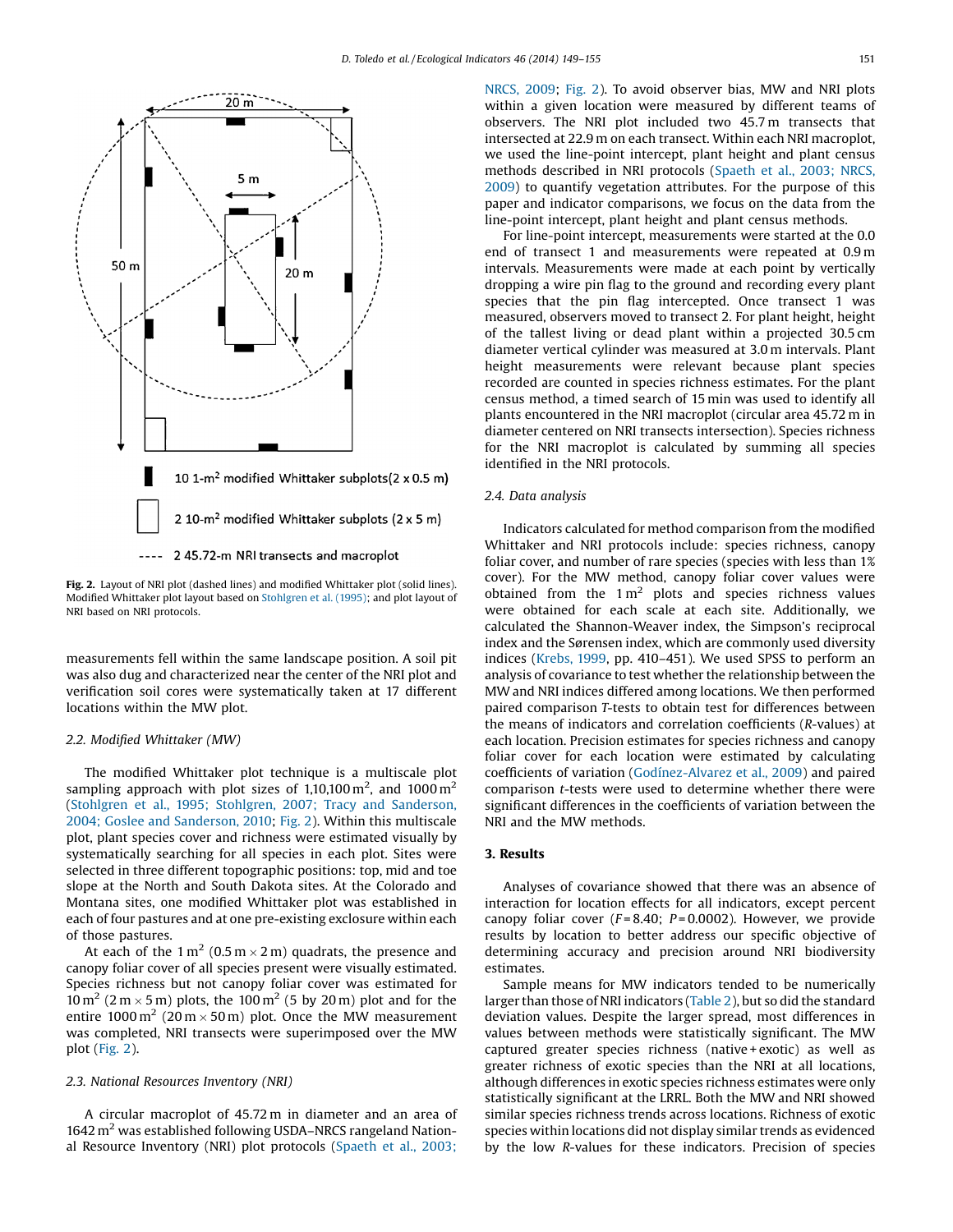<span id="page-3-0"></span>Paired comparison T-test results for modified Whittaker and NRI data for a set of cover and biodiversity indicators at each location.

| Study location | Indicator/index             | MW <sup>a</sup> | NRI <sup>a</sup> | Diff.             | $\boldsymbol{R}$ |
|----------------|-----------------------------|-----------------|------------------|-------------------|------------------|
| <b>SRSR</b>    | Species richness            | 42.42 (12.84)   | 29.16 (6.73)     | 13.25             | 0.82             |
|                | Exotic species richness     | 5.42 (1.38)     | 5.00(1.95)       | 0.42 <sup>b</sup> | 0.24             |
|                | Shannon-Weaver              | 11.21(5.24)     | 6.27(2.06)       | 4.93              | 0.60             |
|                | 1/Simpson's                 | 7.99(4.26)      | 4.89(1.67)       | 3.10              | 0.53             |
|                | Canopy cover (%)            | 81.25 (20.47)   | 68.75 (24.42)    | 12.51             | 0.93             |
|                | # Species with $<$ 1% cover | 29.58 (8.32)    | 22.00 (5.44)     | 7.58              | 0.84             |
| <b>NGPRL</b>   | Species richness            | 44.40 (11.53)   | 32.80 (8.82)     | 11.60             | 0.88             |
|                | Exotic species richness     | 7.93 (1.79)     | 7.07(3.61)       | 0.87 <sup>b</sup> | $-0.05$          |
|                | Shannon-Weaver              | 9.70(4.46)      | 4.84(2.08)       | 4.87              | 0.77             |
|                | 1/Simpson's                 | 6.57(3.20)      | 2.97(1.16)       | 3.60              | 0.73             |
|                | Canopy cover (%)            | 80.37 (9.61)    | 97.60 (2.69)     | 17.23             | $-0.13$          |
|                | # Species with <1% cover    | 33.40 (8.18)    | 22.40 (7.50)     | 11.00             | 0.59             |
| <b>CPER</b>    | Species richness            | 29.37 (6.99)    | 24.37 (6.65)     | 5.00              | 0.74             |
|                | Exotic species richness     | 0.87(1.13)      | 0.50(0.76)       | 0.37 <sup>b</sup> | 0.75             |
|                | Shannon-Weaver              | 6.32(1.84)      | 4.46 (1.76)      | 1.86              | 0.83             |
|                | 1/Simpson's                 | 4.65(1.86)      | 5.55(6.53)       | 0.90 <sup>b</sup> | 0.36             |
|                | Canopy cover (%)            | 58.42 (6.63)    | 68.12 (11.05)    | 9.70 <sup>b</sup> | 0.08             |
|                | # Species with $<$ 1% cover | 29.37 (6.99)    | 18.62 (6.93)     | 10.75             | 0.79             |
| <b>LRRL</b>    | Species richness            | 33.12 (9.73)    | 25.75 (4.95)     | 7.37              | 0.86             |
|                | Exotic species richness     | 8.37(2.45)      | 5.25(1.28)       | 3.12              | 0.60             |
|                | Shannon-Weaver              | 8.36(2.39)      | 5.96(1.19)       | 2.40              | 0.85             |
|                | 1/Simpson's                 | 6.65(2.55)      | 4.47 (1.17)      | 2.18              | 0.90             |
|                | Canopy cover (%)            | 62.39 (11.17)   | 85.75 (8.75)     | 23.36             | 0.71             |
|                | # Species with $<$ 1% cover | 23.62 (9.33)    | 17.00 (4.75)     | 6.62              | 0.70             |

<sup>a</sup> Values represent means and standard deviation (in parentheses).

 $<sup>b</sup>$  Not statistically significant at  $\alpha$  = 0.05.</sup>

richness estimates varied by study location. At the NGPRL and CPER, precision was significantly higher for the MW method while precision at the LRRL and SRSR was significantly higher for the NRI method (Table 3).

Differences for the Shannon–Weaver and Simpson's reciprocal index were significant at all locations except for the CPER where the difference between both methods was not significant for the Simpson's reciprocal index. Differences in the Shannon–Weaver index were large and statistically significant for all locations. The Simpson's reciprocal index calculated using MW and NRI methods does not follow similar trends across locations.

Differences in number of species with less than 1% canopy foliar cover were large and statistically significant, with the MW consistently capturing greater richness of species with less than 1% canopy foliar cover than the NRI protocols. However, the trends for both methods were consistent between locations with the LRRL having the least number of species with less than 1% canopy foliar cover, followed by the CPER, SRSR and NGPRL. When comparing the number of species with less than 1% canopy foliar cover with overall species richness, it is evident that species with less than 1% cover make up a large proportion of the overall species richness and highlights the importance of the appropriateness of methods for detecting these species.

Differences in canopy foliar cover indicators are large and statistically significant at all locations except for the CPER. Based on differences in cover, we looked at the 5 most dominant species for each method. We used the Sørensen index, also known as the Sørensen's similarity coefficient, which uses presence–absence

Table 3

Species richness, canopy foliar cover and precision for the MW and NRI methods at 4 different study locations. Values are mean and 95% confidence intervals in parentheses and coefficient of variation (CV).

| Indicators            | Modified-Whittaker  |                   | National Resources Inventory |                   |  |
|-----------------------|---------------------|-------------------|------------------------------|-------------------|--|
|                       | Mean                | <b>CV</b>         | Mean                         | <b>CV</b>         |  |
| <b>SRSR</b>           |                     |                   |                              |                   |  |
| Species richness      | 42.4 (34.3-50.6)    | 30.3 <sup>A</sup> | 29.2 (24.9-33.4)             | $23.1^B$          |  |
| Canopy foliar cover % | $81.3(68.3 - 94.3)$ | $25.2^A$          | 68.7 (53.2-84.3)             | $35.5^B$          |  |
| NGPRL                 |                     |                   |                              |                   |  |
| Species richness      | 44.4 (38.0-50.8)    | $25.9^{A}$        | 32.8 (27.9-37.7)             | 26.9 <sup>B</sup> |  |
| Canopy foliar cover % | 80.4 (75.0-85.7)    | 11.9 <sup>A</sup> | 97.6 (96.1-99.1)             | $2.8^B$           |  |
| <b>CPER</b>           |                     |                   |                              |                   |  |
| Species richness      | 29.4 (23.5-35.2)    | $23.8^{A}$        | 24.4 (18.8-29.9)             | 27.3 <sup>B</sup> |  |
| Canopy foliar cover % | 58.4 (52.8-63.9)    | 11.3              | 68.1 (58.9-77.4)             | 16.2              |  |
| LRRL                  |                     |                   |                              |                   |  |
| Species richness      | $33.1(25.0-41.3)$   | $29.4^{\text{A}}$ | 25.7 (21.6-29.9)             | $19.2^B$          |  |
| Canopy foliar cover % | $62.4(53.0 - 71.7)$ | 17.9 <sup>A</sup> | 85.7 (78.4-93.1)             | 10.2 <sup>B</sup> |  |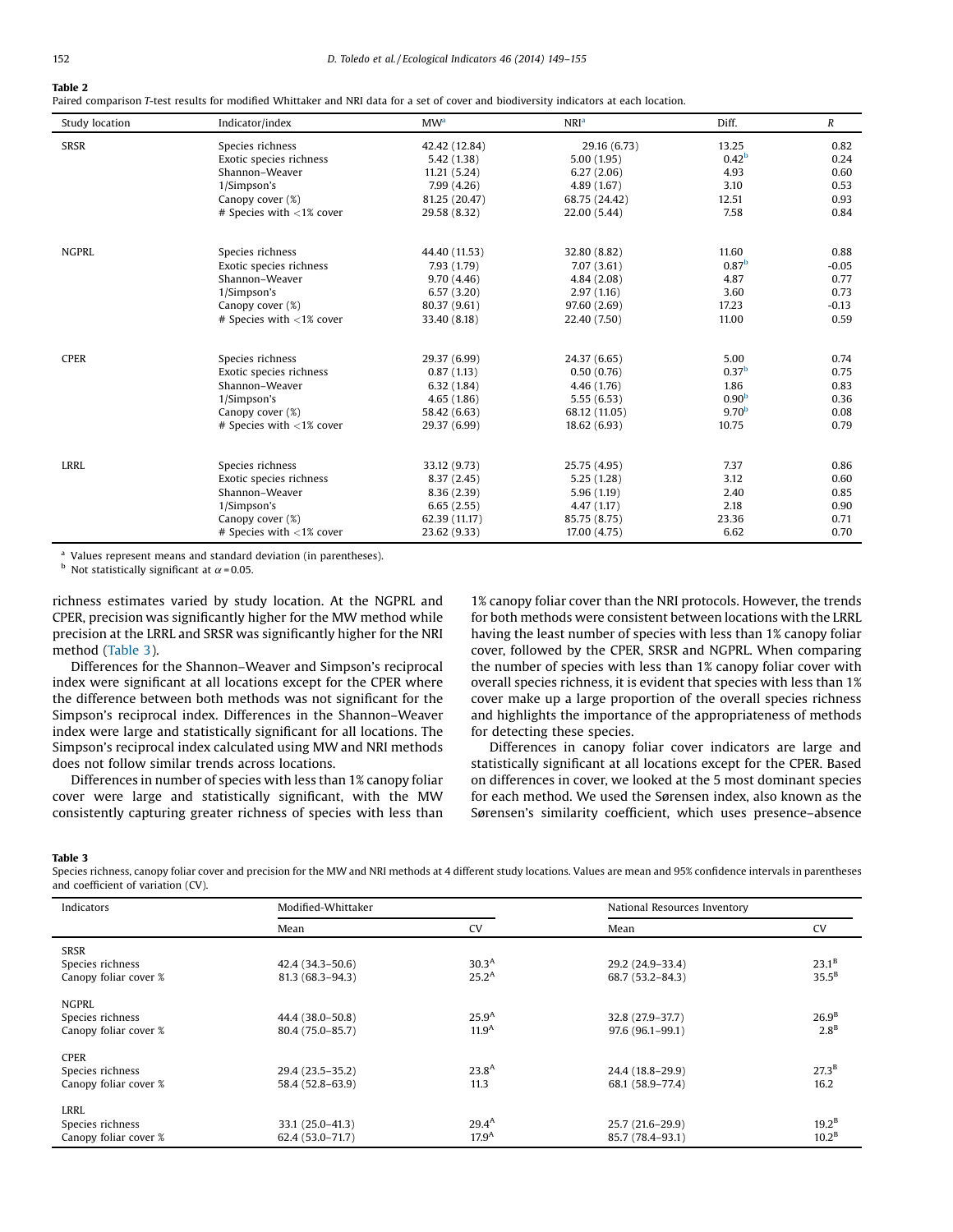## Table 4

Top five species based on canopy cover for both the modified Whittaker and NRI method (MW canopy cover was based on 101-m<sup>2</sup> quadrats and NRI canopy cover was based on 100 line-point intercept points). A subset of plots was selected for illustration purposed based on Sørensen's index of community similarity. The plots in which communities displayed the greatest similarities were selected for display. Canopy cover can add to more than 100% because it takes into account total canopy foliar cover for each species, including those whose canopies overlap.

| Study site   | Plot           | Modified-Whittaker                 |                  | <b>NRI</b>                         |                  |                                      |
|--------------|----------------|------------------------------------|------------------|------------------------------------|------------------|--------------------------------------|
|              |                | Top 5 species                      | Canopy cover (%) | Top 5 species                      | Canopy cover (%) | NRI vs. MW species richness Sørensen |
| <b>SRSR</b>  | $\mathbf{1}$   | Melilotus officinalis              | 15.1             | Bouteloua gracilis                 | 35.3             | 0.79                                 |
|              |                | Bouteloua gracilis                 | 12.7             | Melilotus officinalis              | 34.3             |                                      |
|              |                | Nassella viridula                  | 12.4             | Bromus arvensis <sup>a</sup>       | 12.7             |                                      |
|              |                | Pascopyrum smithii                 | 10.0             | Nassella viridula                  | 12.7             |                                      |
|              |                | Hesperostipa comata <sup>a</sup>   | 9.4              | Pascopyrum smithii                 | 8.8              |                                      |
|              | $\overline{2}$ | Bassia scoparia                    | 18.5             | Bassia scoparia                    | 9.8              | 0.70                                 |
|              |                | Plantago patagonica                | 8.7              | Plantago patagonica                | 6.9              |                                      |
|              |                | Dyssodia papposa                   | 5.2              | Pascopyrum smithii                 | 2.0              |                                      |
|              |                | Pascopyrum smithii                 | 1.7              | Dyssodia papposa                   | 1.0              |                                      |
|              |                | Schedonnardus paniculatus          | 0.8              | Schedonnardus paniculatus          | 1.0              |                                      |
| <b>NGPRL</b> | $\mathbf{1}$   | Poa pratensis                      | 19.3             | Poa pratensis                      | 86.3             | 0.85                                 |
|              |                | Bromus inermis <sup>a</sup>        | 11.7             | Pascopyrum smithii                 | 7.8              |                                      |
|              |                | Cirsium undulatum <sup>a</sup>     | 5.0              | Aristida purpurea <sup>a</sup>     | 6.9              |                                      |
|              |                | Pascopyrum smithii                 | 4.7              | Nassella viridula <sup>a</sup>     | 4.9              |                                      |
|              |                | Artemisia ludoviciana              | 4.1              | Artemisia ludoviciana              | 2.9              |                                      |
|              | $\overline{c}$ | Poa pratensis                      | 17.0             | Poa pratensis                      | 77.5             | 0.86                                 |
|              |                | Bromus inermis                     | 15.0             | Pascopyrum smithii <sup>a</sup>    | 17.6             |                                      |
|              |                | Lactuca tataricaª                  | 5.0              | Bromus inermis                     | 14.7             |                                      |
|              |                | Hesperostipa comata <sup>a</sup>   | 3.9              | Schizachyrium scoparium            | 3.9              |                                      |
|              |                | Helianthus pauciflorus             | 3.7              | Gaura coccinea <sup>a</sup>        | 2.9              |                                      |
| <b>CPER</b>  | $\mathbf{1}$   | Bouteloua gracilis                 | 35.7             | Bouteloua gracilis                 | 51.0             | 0.84                                 |
|              |                | Pascopyrum smithii                 | 11.0             | Pascopyrum smithii                 | 15.7             |                                      |
|              |                | Opuntia fragilis <sup>a</sup>      | 7.4              | Opuntia polyacantha <sup>a</sup>   | 7.8              |                                      |
|              |                | Sphaeralcea coccinea               | 4.9              | Carex dudleyi <sup>a</sup>         | 2.0              |                                      |
|              |                | Cryptantha micrantha <sup>a</sup>  | 2.1              | Sphaeralcea coccinea               | 2.0              |                                      |
|              | $\overline{2}$ | Bouteloua gracilis                 | 39.4             | Bouteloua gracilis                 | 52.9             | 0.84                                 |
|              |                | Opuntia fragilis <sup>a</sup>      | 6.7              | Bouteloua dactyloides              | 8.8              |                                      |
|              |                | Sphaeralcea coccinea               | 6.2              | Carex dudleyi <sup>a</sup>         | 3.9              |                                      |
|              |                | Vulpia octoflora <sup>a</sup>      | 4.8              | Sphaeralcea coccinea               | 3.9              |                                      |
|              |                | Bouteloua dactyloides              | 2.2              | Opuntia polyacantha <sup>a</sup>   | 2.0              |                                      |
| <b>LRRL</b>  | $\mathbf{1}$   | Carex filifolia                    | 16.1             | Hesperostipa comata                | 31.4             | 0.75                                 |
|              |                | Hesperostipa comata                | 16.1             | Carex filifolia                    | 30.4             |                                      |
|              |                | Pascopyrum smithii                 | 9.4              | Pascopyrum smithii                 | 25.5             |                                      |
|              |                | Bouteloua gracilis                 | 7.4              | Bouteloua gracilis                 | 17.6             |                                      |
|              |                | Sphaeralcea coccinea <sup>a</sup>  | 4.1              | Bouteloua dactyloides <sup>a</sup> | 6.9              |                                      |
|              | $\overline{c}$ | Hesperostipa comata                | 10.4             | Pascopyrum smithii                 | 29.4             | 0.72                                 |
|              |                | Pascopyrum smithii                 | 8.1              | Bouteloua gracilis <sup>a</sup>    | 18.6             |                                      |
|              |                | Agropyron cristatum                | 7.9              | Hesperostipa comata                | 16.7             |                                      |
|              |                | Poa secundaª                       | 4.9              | Agropyron cristatum                | 9.8              |                                      |
|              |                | Bouteloua dactyloides <sup>a</sup> | 4.6              | Aristida purpurea <sup>a</sup>     | 3.9              |                                      |

<sup>a</sup> Represents species that appeared dominant based on canopy cover for one method but where not captured by the other method.

data to compare the similarity of two samples (Table 4). We found that even for the most similar plots at each location, the most dominant species based on canopy foliar cover, varied between methods by two or three species per plot, further highlighting the difference between methods. Precision of canopy foliar cover estimates made with the NRI method was significantly higher than that of canopy foliar cover estimates made with the MW method at all locations except the SRSR [\(Table](#page-3-0) 3).

## 4. Discussion

Our objectives for this study were to explicitly compare NRI biodiversity protocols with the modified Whittaker method to quantify how well NRI protocols capture information on plant species richness and to determine the degree of accuracy and precision around NRI species richness estimates. We found large differences between indicator values for both methods. Our data indicated that the NRI protocols underestimated both total plant species richness and exotic species richness compared with the more time and labor intensive MWapproach. More importantly, however, R-values show that trends in the results of the two methods were qualitatively similar, which suggests that the NRI protocols generate data useful in identifying problem areas for further study. NRI protocols can provide a minimum estimate of species richness but do not provide an accurate representation of the total number of species in an area. In terms of precision, there was variation in species richness and canopy foliar cover values for each method but overall for canopy foliar cover, point-based methods were more precise. This is supported by previous studies which reported greater precision in point-based methods than ocular estimates (Hanley, 1978; Sykes et al., 1983; Floyd and [Anderson,](#page-6-0) 1987; Bonham, 1989; Elzinga et al., 2001; [Godinez-Alvarez](#page-6-0) et al., 2009). Precision in species richness estimates seems to vary depending on plant community but overall, the MW method provided greater accuracy. Since species richness is a count and not an estimate, we know that for a specific area, the method that finds the most species is also the most accurate making the MW a more accurate method for quantifying species richness. However, correlation values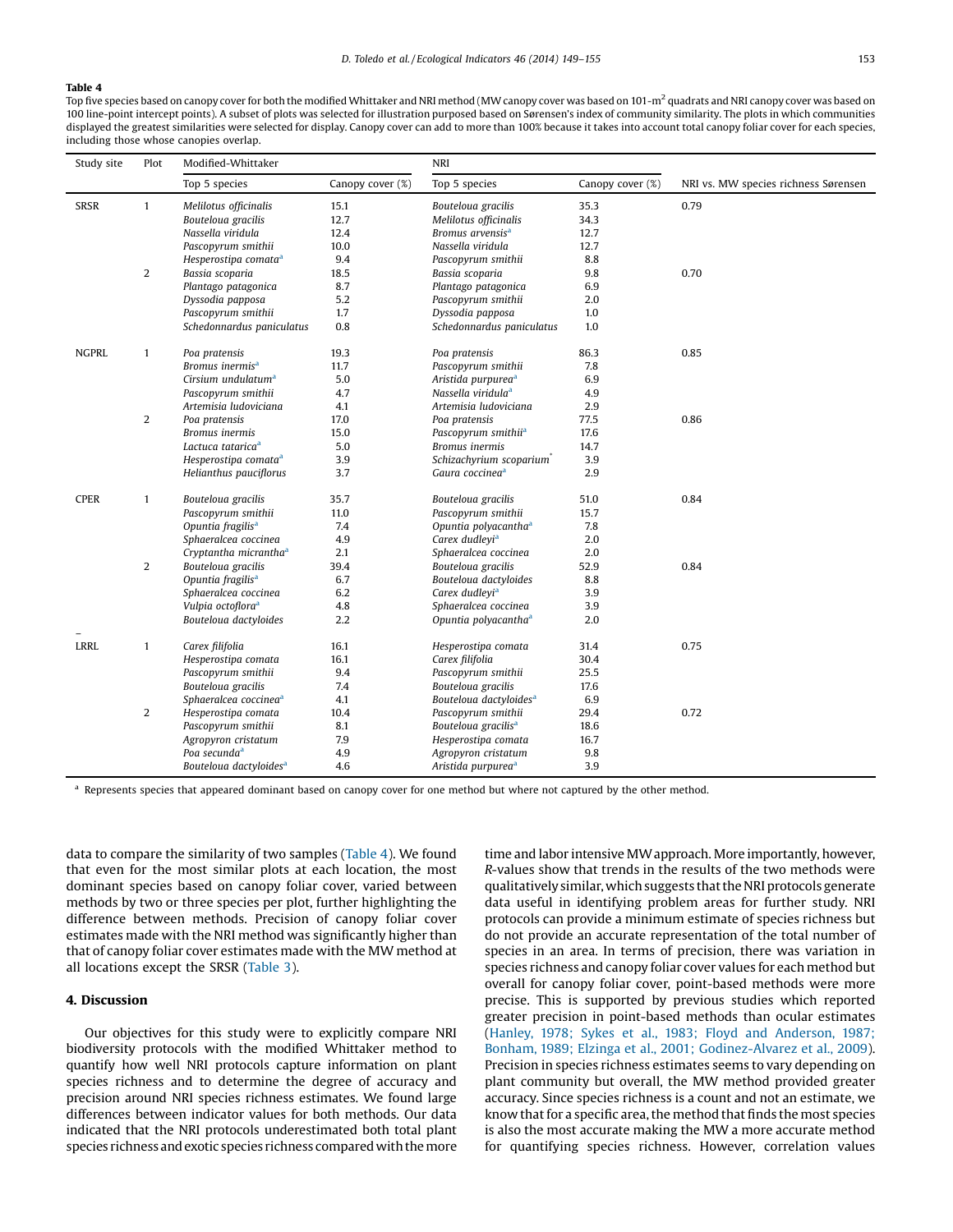<span id="page-5-0"></span>

Fig. 3. Species area curve plotted using modified Whittaker data for all plots at each site and mean species richness based on NRI data represented by the highlighted dot.

corresponding to the paired comparisons having significant differences between mean measurements also suggest that greater accuracy and precision of NRI estimates could be developed with sufficient calibration efforts ([Symstad](#page-6-0) et al., 2008).

Our results suggest NRI is not capturing as much species richness and cover of rare species compared to the MW method, and is therefore underestimating plant biodiversity. Diversity indices calculated from both the NRI and MW methods have large enough differences to matter when making management or policy decisions regarding biodiversity. Diversity indices are important in management decisions because species richness or any single index of diversity alone is not an accurate measure of biodiversity (Purvis and [Hector,](#page-6-0) 2000). The large differences in biodiversity indicators found in this study stress the importance of adequate method selection based on current and future conservation goals (Purvis and Hector, 2000; Pereira and [Cooper,](#page-6-0) 2006).

Exotic species richness did not differ statistically between methods at most sites, which counters our expectations that the modified Whittaker method is better at capturing exotic species based on Stohlgren (1998). However, the exotic invasive species measured were, for the most part, conspicuous species such as Kentucky bluegrass (Poa pratensis), sweetclover (Melilotus officinalis), yellow salsify (Tragopogon dubius), prickly Russian thistle (Salsola tragus), and smooth bromegrass (Bromus inermis) that covered enough of an area that make capturing them with either method more feasible. In fact, a large percentage of the difference in species richness for both protocols at all sites was attributable to species with less that 1% canopy foliar cover and in all cases the modified Whittaker method did a much better job at detecting these species.

Ourdata andexperiencesuggestthatincorporationofaniterative measurement process in NRI species richness protocols would be appropriate. Even though we did not measure time, based on our field experience we believe that an adjustment to measurement time when making species richness measurements for NRI is needed. This time adjustment would promote detection of exotic species of concern and potentially rare and threatened species at levels of cover where management decisions could greatly alter the future eradication and or establishment of these species [\(Peters](#page-6-0) et al., [1996](#page-6-0)). Increasing the amount of time spent on making species richness measurements and implementing a more systematic approach to detecting species would improve current biodiversity inventory and monitoring efforts while also providing a link between existing long-term data and any new information collected. Additionally, locationand objective specific modifications to current biodiversity measurement methodologies could provide enhanced data for the creation of quantitative goals and expectations for management and conservation of natural systems.

|--|--|

Species richness measurements for MW and NRI methods at different scales illustrating that finding species is an iterative process whether in NRI or MW.

| Location #   | plots | Mean $1 \text{ m}^2$ (S.<br>E. | Mean $10 \text{ m}^2$ (S.<br>E.) | Mean $100 \text{ m}^2$ (S.<br>E.) | Mean $1000 \,\mathrm{m}^2$ (S.<br>E.) | Mean NRI line-point species richness (S. Mean NRI species richness (S.<br>E.) |             |
|--------------|-------|--------------------------------|----------------------------------|-----------------------------------|---------------------------------------|-------------------------------------------------------------------------------|-------------|
| SRRP         | 12    | 10.9(1.16)                     | 17.8 (1.72)                      | 24.7 (2.85)                       | 42.4 (3.71)                           | 11.1(1.16)                                                                    | 29.2 (1.94) |
| <b>NGPRL</b> | 15    | 9.4(0.69)                      | 12.9(1.21)                       | 22.1(1.97)                        | 44.4 (2.98)                           | 14.9 (1.45)                                                                   | 32.8 (2.28) |
| CPER         | 8     | 6.5(0.45)                      | 10.5(0.89)                       | 18.4 (1.43)                       | 29.4 (2.47)                           | 8.9(0.90)                                                                     | 24.4 (2.35) |
| LRRL         | 8     | 7.7(0.60)                      | 13.7(1.11)                       | 19.0 (1.75)                       | 33.1 (3.44)                           | 11.8(0.67)                                                                    | 25.8 (1.75) |